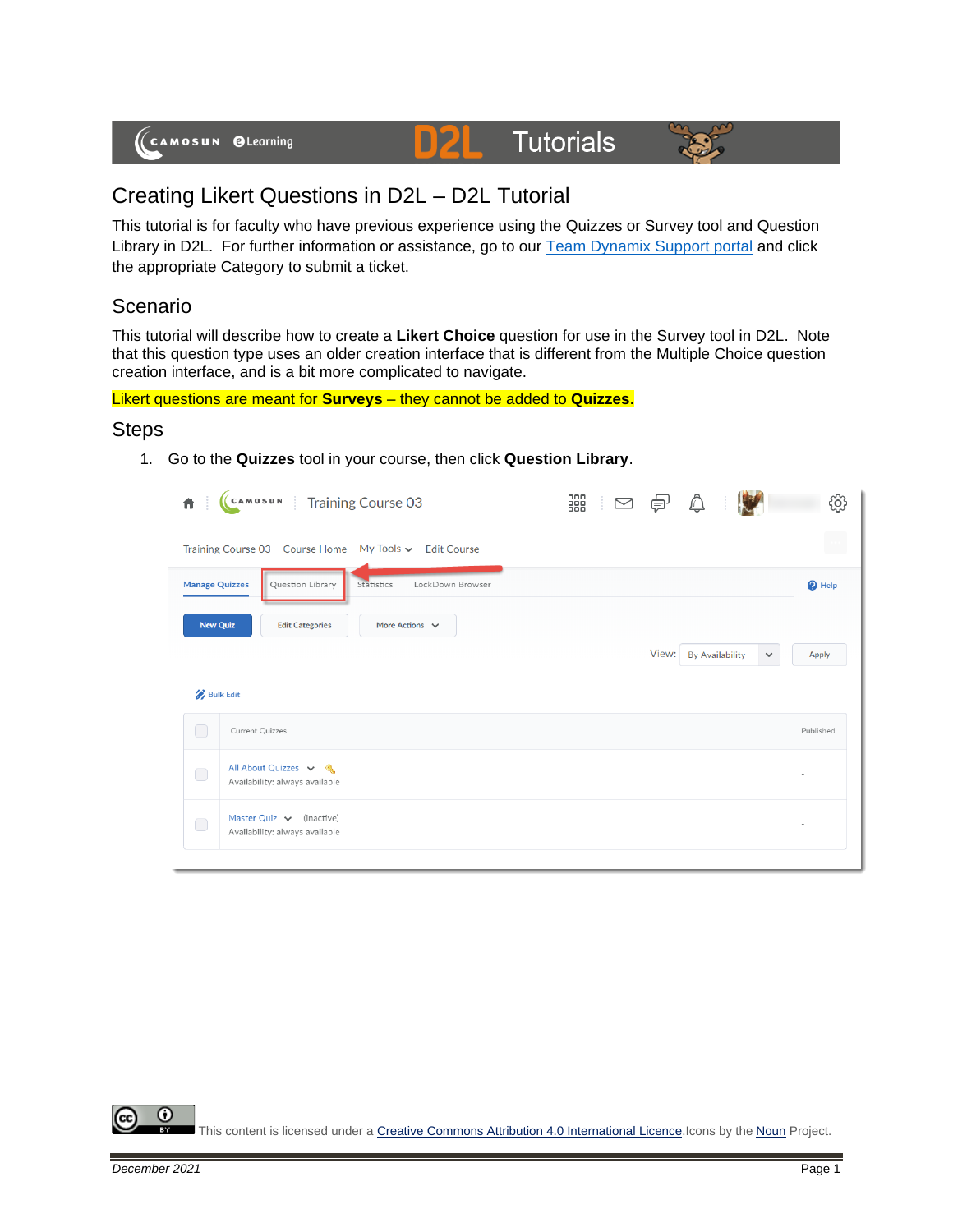2. Create a **New** → **Section** or click on the title of an existing **Section** (folder) in which to save your Short answer question. For the purposes of this tutorial, we will click **Quizzes**, and then **Week 1**.

|                                                                                                                                               |                                                              | Training Course 03 Course Home My Tools v Edit Course          |        |        |                   |           |                             |
|-----------------------------------------------------------------------------------------------------------------------------------------------|--------------------------------------------------------------|----------------------------------------------------------------|--------|--------|-------------------|-----------|-----------------------------|
| 日金 Question Library ^<br>St veys<br><sup>th</sup> Sel<br>asse sments<br><b>EL Ouiz</b> s<br><b>D</b> Week 1<br><b>Week 2</b><br><b>Week 3</b> | Question Library ><br>Week 1<br>New $\sim$<br>$\exists$ Move | Settings<br><sup>O</sup> Help<br><b>Done Editing Questions</b> |        |        |                   |           |                             |
|                                                                                                                                               | $\Box$                                                       | Name (click question name to edit)                             | Type   | Points | <b>Difficulty</b> | Mandatory | <b>Last Modified</b>        |
|                                                                                                                                               | $\bigcap$                                                    | Shuffling is on<br>Case Study Week 1 Quiz v<br>a a             | $\sim$ | ٠      | $\sim$            | $\sim$    | Jan 7, 2019 10:05 AM        |
|                                                                                                                                               |                                                              | <b>Total: 1 Section</b>                                        |        |        |                   |           |                             |
|                                                                                                                                               |                                                              |                                                                |        |        |                   |           | 20 per page<br>$\checkmark$ |

3. Click **New**, scroll down and select **Likert Question (LIK)**.

|                                                                                                                      |                                                                              | Training Course 03 Course Home My Tools v Edit Course Accessibility Report Collaborate Course Media My Media |            |              |              |                          |                                                                      |  |  |
|----------------------------------------------------------------------------------------------------------------------|------------------------------------------------------------------------------|--------------------------------------------------------------------------------------------------------------|------------|--------------|--------------|--------------------------|----------------------------------------------------------------------|--|--|
| 日盒 Question Library<br>Surveys<br><b>B</b> Self-assessments<br><b>Quizzes</b><br><b>D</b> Week 1<br>$\bullet$ Week 2 | Question Library > Quizzes > Week 1<br>Week 1<br>New $\vee$<br>Import $\vee$ |                                                                                                              |            |              |              |                          | <b>C</b> Settings<br>$\bullet$ Help<br><b>Done Editing Questions</b> |  |  |
| $\rightarrow$ Week 3<br>Sample Questions<br>Surveys<br><b>BO</b> Self-assessments                                    | Multople Choice Question (MC)<br>Mult Select Question (M-S)                  | Edit Values                                                                                                  |            |              |              |                          |                                                                      |  |  |
| <b>D</b> Quizzes<br>Sample Questions                                                                                 | Written Response Question (WR)                                               |                                                                                                              | Type       | Points       | Difficulty   | Mandatory                | Last Modified                                                        |  |  |
| Module 1 Quiz                                                                                                        | Short Answer Question (SA)                                                   | Shuffling is on                                                                                              | ÷          | ٠            | $\sim$       | $\overline{\phantom{a}}$ | Jan 7, 2019 10:05 AM                                                 |  |  |
|                                                                                                                      | Multi short Answer Question (MSA)                                            | Canada is whose Liberal party                                                                                | FIB        | $\mathbf{1}$ | $\mathbf{1}$ |                          | Dec 14, 2020 10:17 AM                                                |  |  |
|                                                                                                                      | Fill in the Blanks Question (FIB)                                            |                                                                                                              |            |              |              |                          |                                                                      |  |  |
|                                                                                                                      | Matching Question (MAT)                                                      | $15.$ $\vee$                                                                                                 | <b>MSA</b> | $\mathbf{1}$ | $\mathbf{1}$ |                          | Dec 14, 2020 1:47 PM                                                 |  |  |
|                                                                                                                      | Ordering Question (ORD)                                                      | first to last in a calendar year. $\blacktriangleright$                                                      | ORD        | $\mathbf{1}$ | $\mathbf{1}$ |                          | Dec 14, 2020 4:25 PM                                                 |  |  |
|                                                                                                                      | Arithm tic Question (2+2)                                                    |                                                                                                              |            |              |              |                          |                                                                      |  |  |
|                                                                                                                      | Signific nt Figures (x10)                                                    |                                                                                                              |            |              |              |                          |                                                                      |  |  |
|                                                                                                                      | <b>Likert Question (LIK)</b>                                                 |                                                                                                              |            |              |              |                          | 20 per page<br>$\checkmark$                                          |  |  |
|                                                                                                                      |                                                                              |                                                                                                              |            |              |              |                          |                                                                      |  |  |

 $\odot$ This content is licensed under [a Creative Commons Attribution 4.0 International Licence.I](https://creativecommons.org/licenses/by/4.0/)cons by the [Noun](https://creativecommons.org/website-icons/) Project.

(cc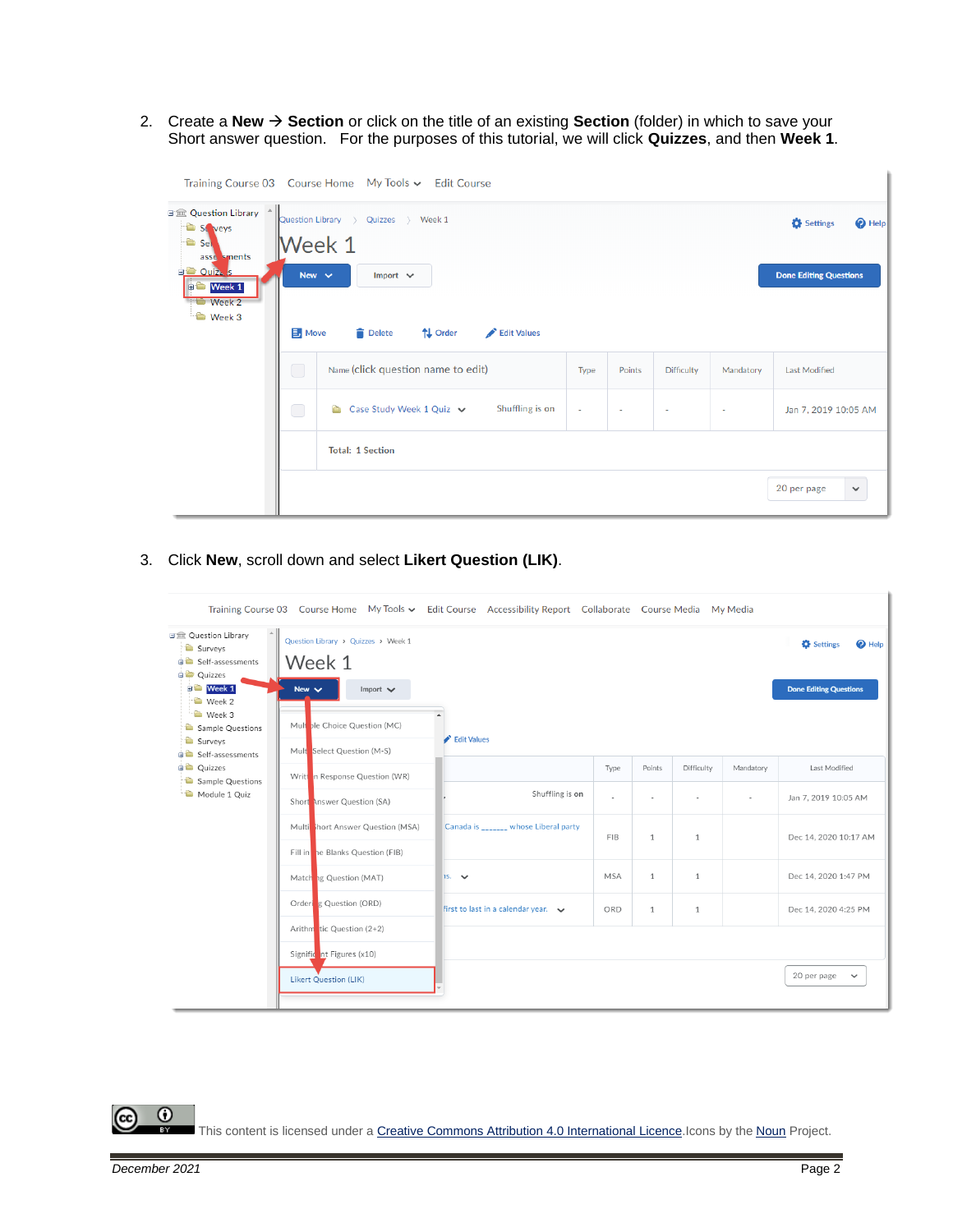4. Leave the **Title** box blank. Add your question text to the **Introductory Text** box

| New Likert Question                                                                                                                                                                                                                                                                                                                                                                                                                                                                                                                                                                                                               |    |
|-----------------------------------------------------------------------------------------------------------------------------------------------------------------------------------------------------------------------------------------------------------------------------------------------------------------------------------------------------------------------------------------------------------------------------------------------------------------------------------------------------------------------------------------------------------------------------------------------------------------------------------|----|
| General                                                                                                                                                                                                                                                                                                                                                                                                                                                                                                                                                                                                                           |    |
| Title                                                                                                                                                                                                                                                                                                                                                                                                                                                                                                                                                                                                                             |    |
| (optional)                                                                                                                                                                                                                                                                                                                                                                                                                                                                                                                                                                                                                        |    |
| Introductory Text*                                                                                                                                                                                                                                                                                                                                                                                                                                                                                                                                                                                                                |    |
| $\underline{\mathsf{U}}\,\times\,\mathsf{A}\!\!{\mathsf{V}}\,\,\Big \,\,\overline{\Xi}\,\times\,\, \,\overline{\Xi}\,\times\,\Big \,\begin{array}{cccccccccc}\mathsf{b}\,\mathsf{II} & \mathsf{d}^\mathsf{D} & \mathsf{E}\!\!\mathbf{I} & \mathsf{E}\,\mathsf{I} & \mathsf{E}\,\mathsf{V} & \mathsf{I}\!\!\mathbb{B}\,\mathsf{V} & \mathsf{H}\,\mathsf{V}\end{array}\,\Big \, \mathsf{I}_{\mathsf{atb}}\,(\mathsf{Recom}\,\ldots\,\times\,\mathsf{H})\,\Big \, \mathsf{E}_{\mathsf$<br>в<br>$\boldsymbol{I}$<br><br>$\checkmark$<br>Paragraph<br>♥<br>Eq<br>5C<br>P<br>$\stackrel{--}{=}\,$<br>$\langle \rangle$<br>$17.1px \sim$ | 통증 |
| The best season of the year is Autumn.                                                                                                                                                                                                                                                                                                                                                                                                                                                                                                                                                                                            |    |
|                                                                                                                                                                                                                                                                                                                                                                                                                                                                                                                                                                                                                                   | h. |
| Image                                                                                                                                                                                                                                                                                                                                                                                                                                                                                                                                                                                                                             |    |
| Insert an Image                                                                                                                                                                                                                                                                                                                                                                                                                                                                                                                                                                                                                   |    |
| <b>Alternative Text</b>                                                                                                                                                                                                                                                                                                                                                                                                                                                                                                                                                                                                           |    |
|                                                                                                                                                                                                                                                                                                                                                                                                                                                                                                                                                                                                                                   |    |
|                                                                                                                                                                                                                                                                                                                                                                                                                                                                                                                                                                                                                                   |    |
| Questions                                                                                                                                                                                                                                                                                                                                                                                                                                                                                                                                                                                                                         |    |
| Save and Copy<br>Save<br>Save and New<br>Preview<br>Cancel                                                                                                                                                                                                                                                                                                                                                                                                                                                                                                                                                                        |    |

5. Scroll down and select which Question Scale you would like. The choices are: **One to Five**, **One to Eight**, **One to Ten**, **Agreement Scale (Disagree-Agree)**, **Satisfaction Scale (Dissatisfied-Satisfied)**, **Frequency Scale (Never-Always)**, **Importance Scale (Unimportant-Important)**, and **Opposition Scale (Oppose-Support.)** Select **Include an N/A option** (Not Applicable) if needed. For this scenario, we have chosen **Agreement Scale**.



This content is licensed under [a Creative Commons Attribution 4.0 International Licence.I](https://creativecommons.org/licenses/by/4.0/)cons by the [Noun](https://creativecommons.org/website-icons/) Project.

0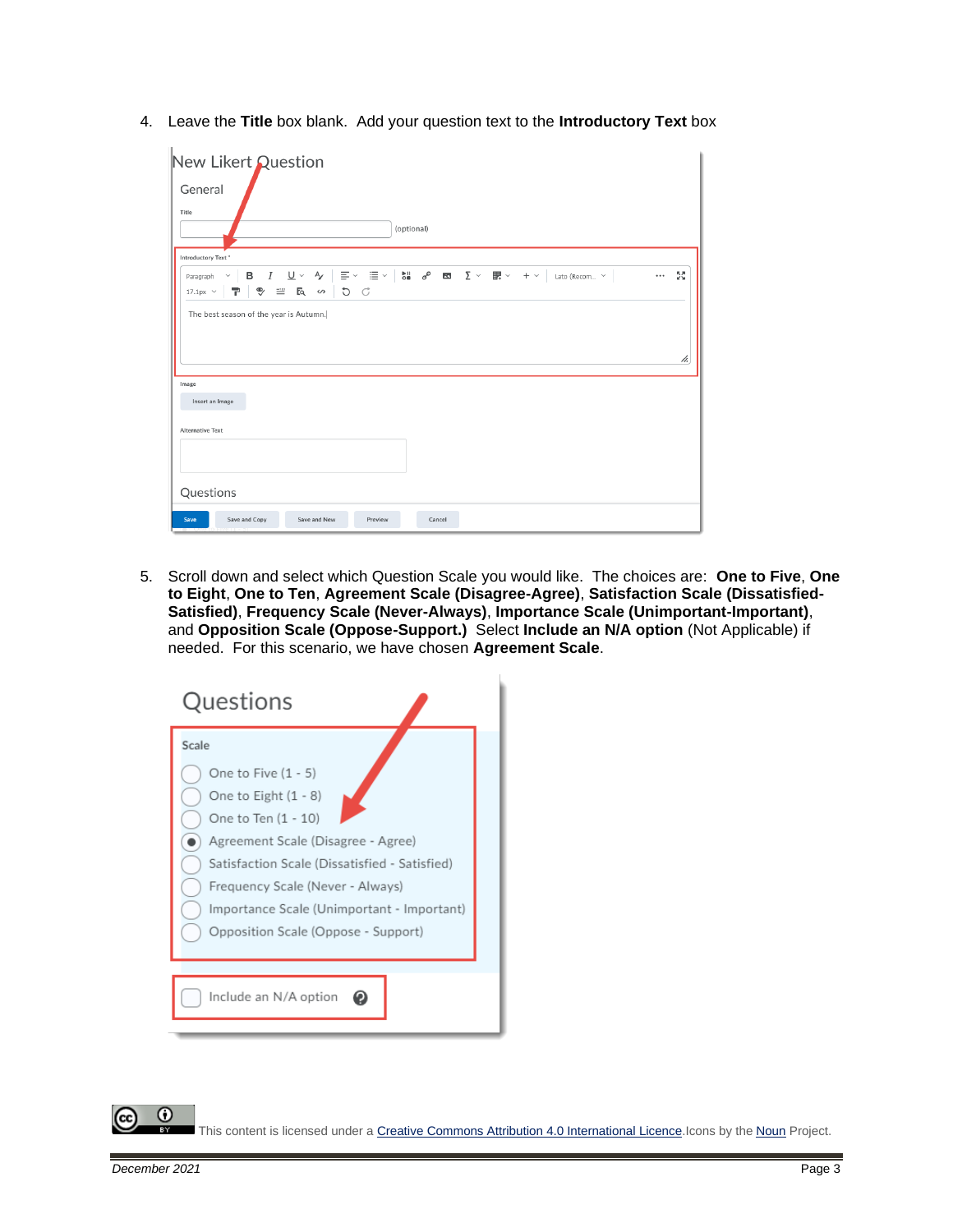6. Scroll down again and add your Scale Options. By default, there are two options. Click **Add Option** to add more (change the number in the box to add more than one). For this scenario, we have added three more options, for a total of five. Add the Option text into the **Value** boxes (here, we have added **Strongly Agree**, **Agree**, **Neutral**, **Disagree**, and **Strongly Disagree**.) Click the trash cans on the right of the Value boxes to delete them.



 $\odot$ This content is licensed under [a Creative Commons Attribution 4.0 International Licence.I](https://creativecommons.org/licenses/by/4.0/)cons by the [Noun](https://creativecommons.org/website-icons/) Project.